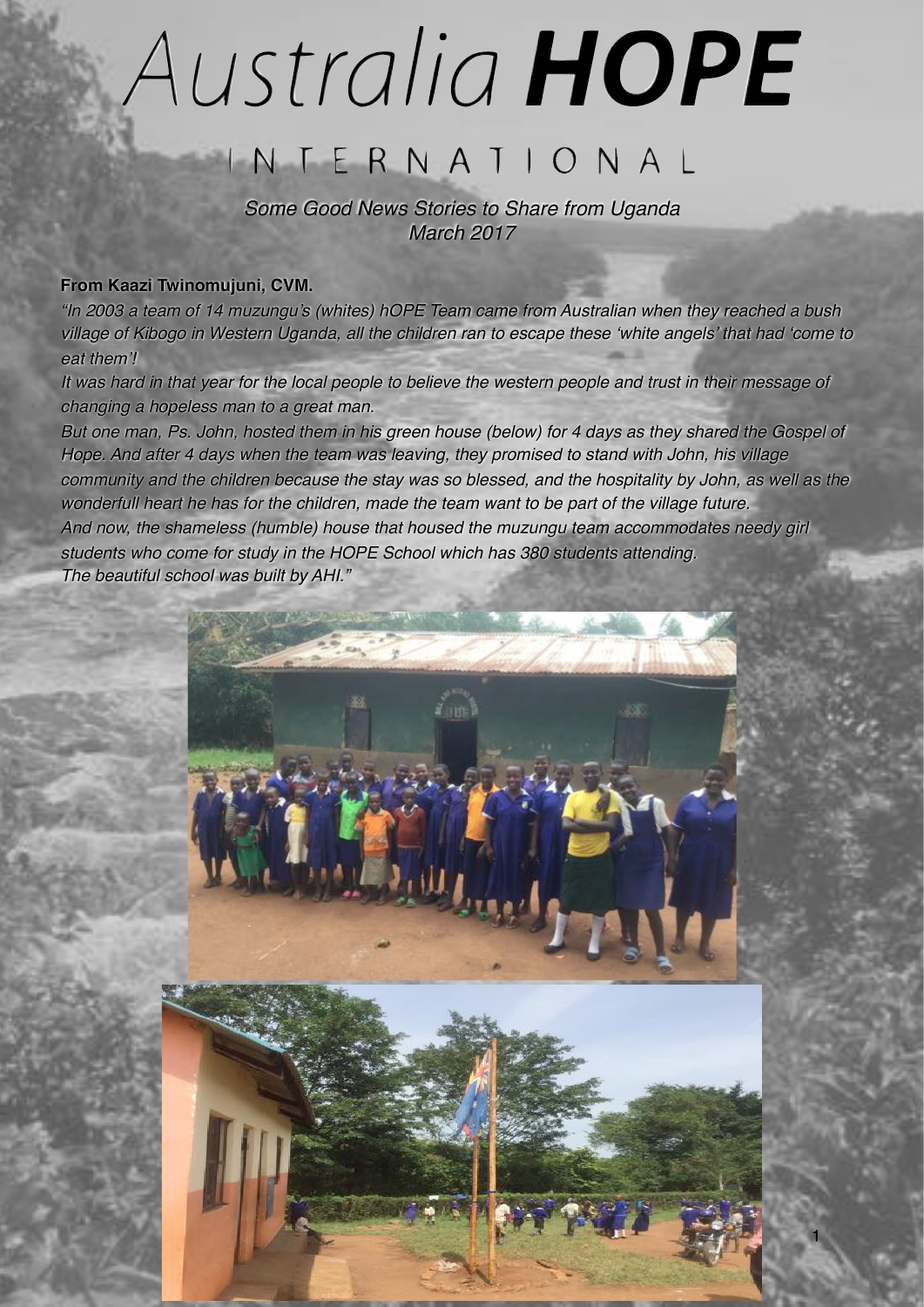#### **From Marita Simpson, Amari Community Development.**

*"This little boy Kenneth was bought to us in July 2013, with a severe skin disease/rash. He comes from a large, poverty-stricken family, with a father who is crippled. Jessica, who was visiting our project at that time, took an interest in him, and started sponsoring him straight away. This meant we could get him medical assistance for his skin problem, and supply him regularly with extra fruit and vegetables for nutrition etc. He began school with us last year, 2016, and really came out of his shell. And this is him today. He is happy, healthy, full of life, loving school and loving popping into my office for a cuddle and to say hello. Because of his sponsorship, Amari has also been able to keep assisting him with special soap for his skin condition. It is an enormous joy to see our children blossom and grow through being in our school, and this is only possible through those like Jessica who faithfully sponsor our children."*



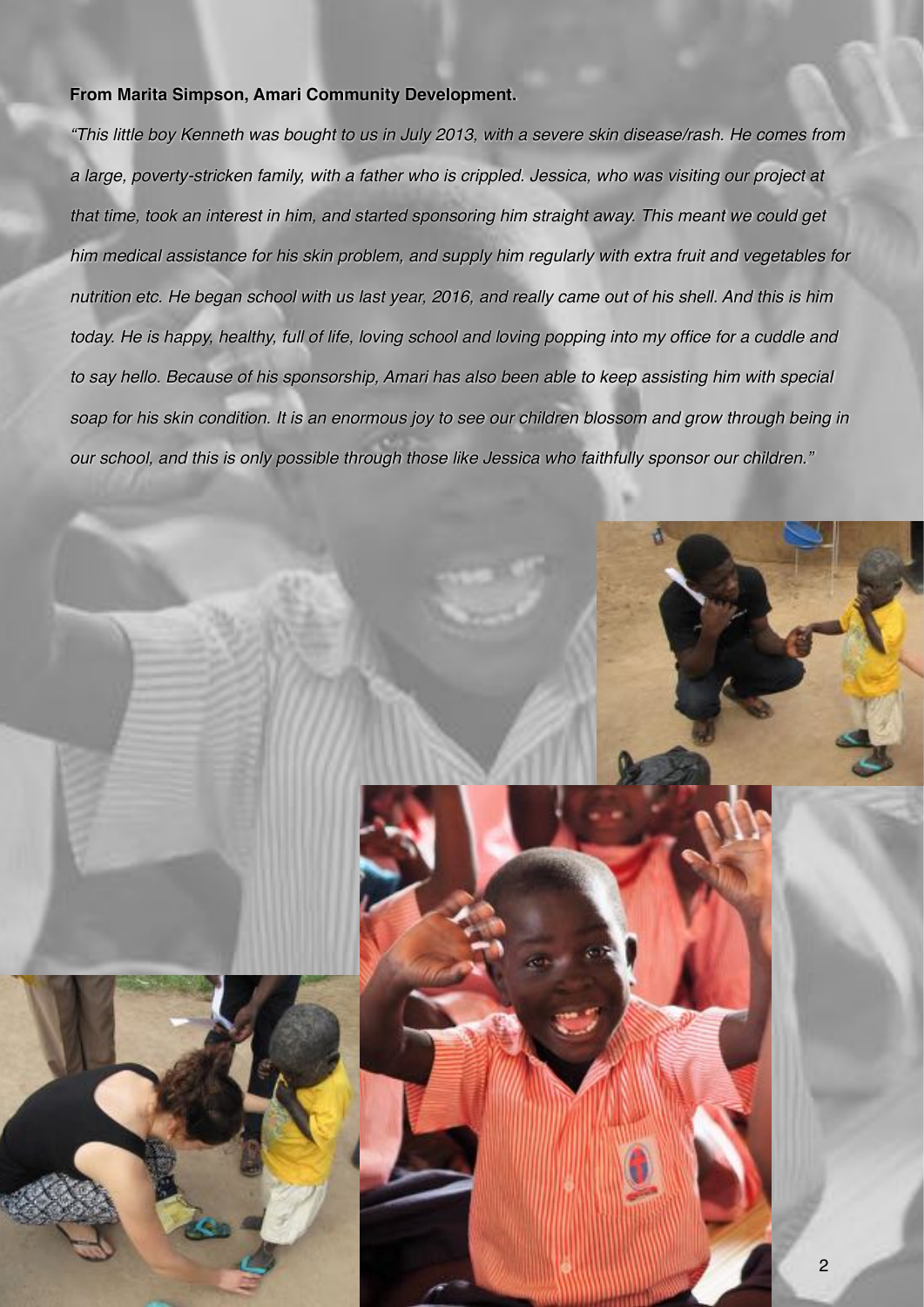### **From Liz Buyinza Ssekamwa, AHI Uganda, Country Manager**

*I am just applauding the AHI Team for the online posts and the website updates.*

*I got moved when I perused through the AHI Page sponsorship link.*

*My heart bled for a little girl I saw on the page, too young to be separate from her parents, but fortunately found a better family in our RWC Safe House for Vulnerable girls. I also got convicted of the fact that being AHI Staff and* 

*African does not exclude me from supporting the programs, or to sponsor with the resources I can mobilise.*

*Despite the fact that am newly wedded with not very many resources, I decided to take the plunge and sponsor Jessica. I told Hubby later after signing up, to avoid getting cold feet or lengthening of the process!*

*All these excuses would have deterred me but I decided to go for it.*

*I am doing half sponsorship at the moment as i study the process. With more cash blessings, we may be able to eventually fully take her up as a family.*

*I encourage other AHI staff and friends, despite the few resources, to support with whatever you have. As the African saying goes….*

*" One by one makes a bundle"*